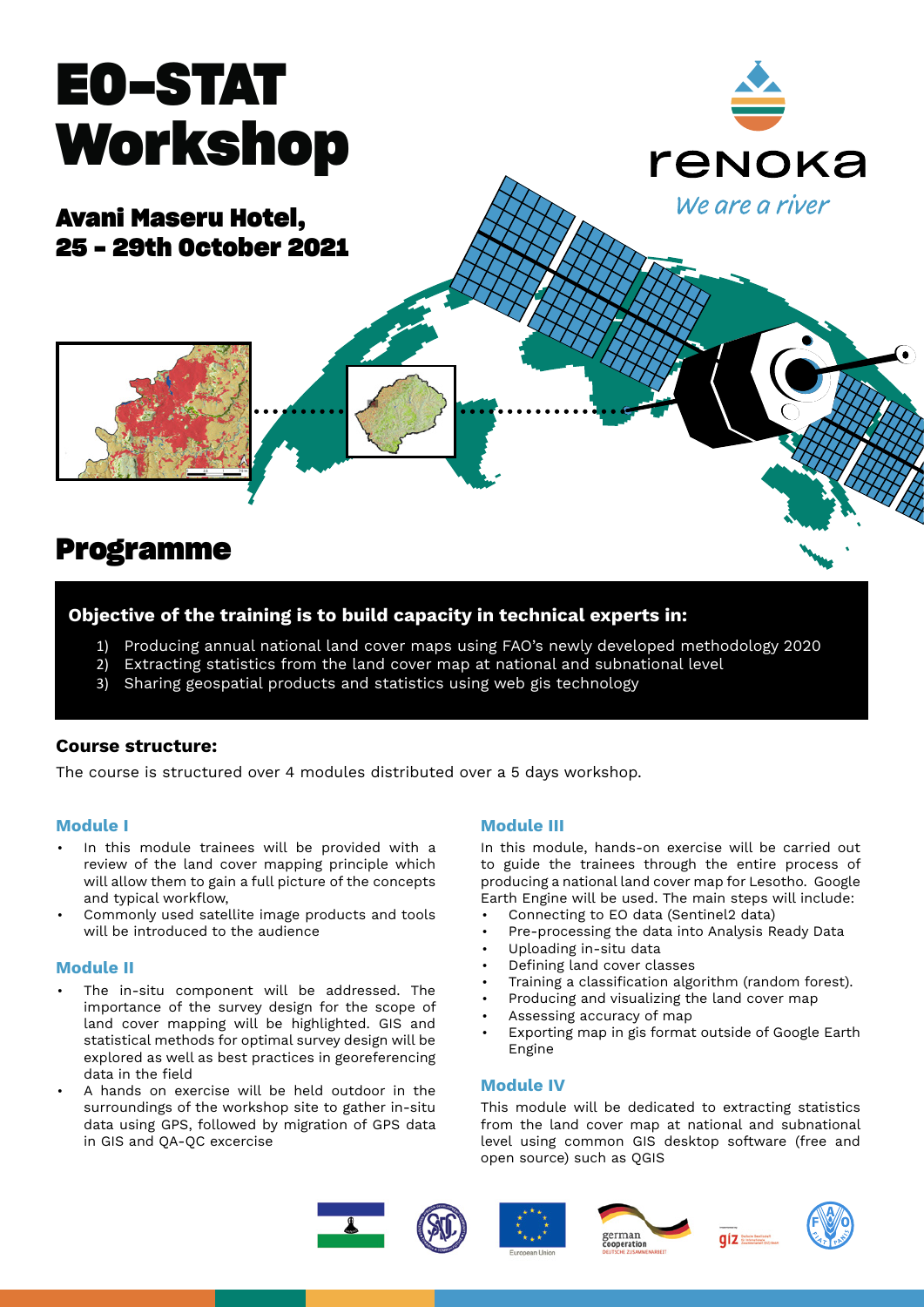**The course is intended for technical experts interested in developing or strengthening their GIS analysis and mapping skills as well as data science skills.** 

|                    | Intended audience                                                                                                        |
|--------------------|--------------------------------------------------------------------------------------------------------------------------|
| Module I:          | All                                                                                                                      |
| <b>Module II:</b>  | All. Could be of particular interest to experts who are involved in survey work<br>and use or want to use GPS and drones |
| <b>Module III:</b> | GIS analysts, Data Scientist                                                                                             |
| <b>Module IV:</b>  | GIS experts/analysis                                                                                                     |

# **DAY 1:** 25 October

| $9:00 - 9:15$   | <b>Welcome remarks,</b><br>David Mwesigwa, FAOLS                                                                                 |
|-----------------|----------------------------------------------------------------------------------------------------------------------------------|
| $9:15 - 10:00$  | Presentation of Workshop program and learning objectives<br>Lorenzo De Simone, FAO HQ                                            |
| $9:30 - 10:00$  | <b>FAO Land cover mapping: project status</b><br>Lorenzo De Simone, FAO HQ                                                       |
| $10:00 - 10:15$ | <b>Break</b>                                                                                                                     |
| $10:15 - 12:15$ | Module I: Land Cover Mapping: principles, data, methods and tools – Part I<br>Lorenzo De Simone FAO HQ, William Ouellette, FAOLS |
| $12:15 - 13:15$ | Lunch                                                                                                                            |
| $13:15 - 14:45$ | Module I: Land Cover Mapping: principles, data, methods and tools – Part II<br>William Ouellette, FAOLS                          |
| $14:45 - 15:00$ | <b>Break</b>                                                                                                                     |
| $15:00 - 16:00$ | Module II: In situ data – survey design, georeferencing best practices – Part I<br>William Ouellette, FAOLS                      |

# **DAY 2:** 26 October

| $9:00 - 12:00$  | Module II: In situ data – hands on exercise outdoor, gathering data in<br>the field - Part II<br>William Ouellette, FAOLS                         |
|-----------------|---------------------------------------------------------------------------------------------------------------------------------------------------|
| $12:00 - 13:00$ | Lunch                                                                                                                                             |
| $13:00 - 14:45$ | Module II: In situ data - QA/QC, post-processing, importing field data<br>in QGIS format - Part III<br>Khotso Mathafeng, William Ouellette, FAOLS |
| $14:45 - 15:00$ | <b>Break</b>                                                                                                                                      |
| $15:00 - 16:00$ | Module III: Land cover mapping using Google Earth Engine - Part I<br>William Ouellette, FAOLS                                                     |